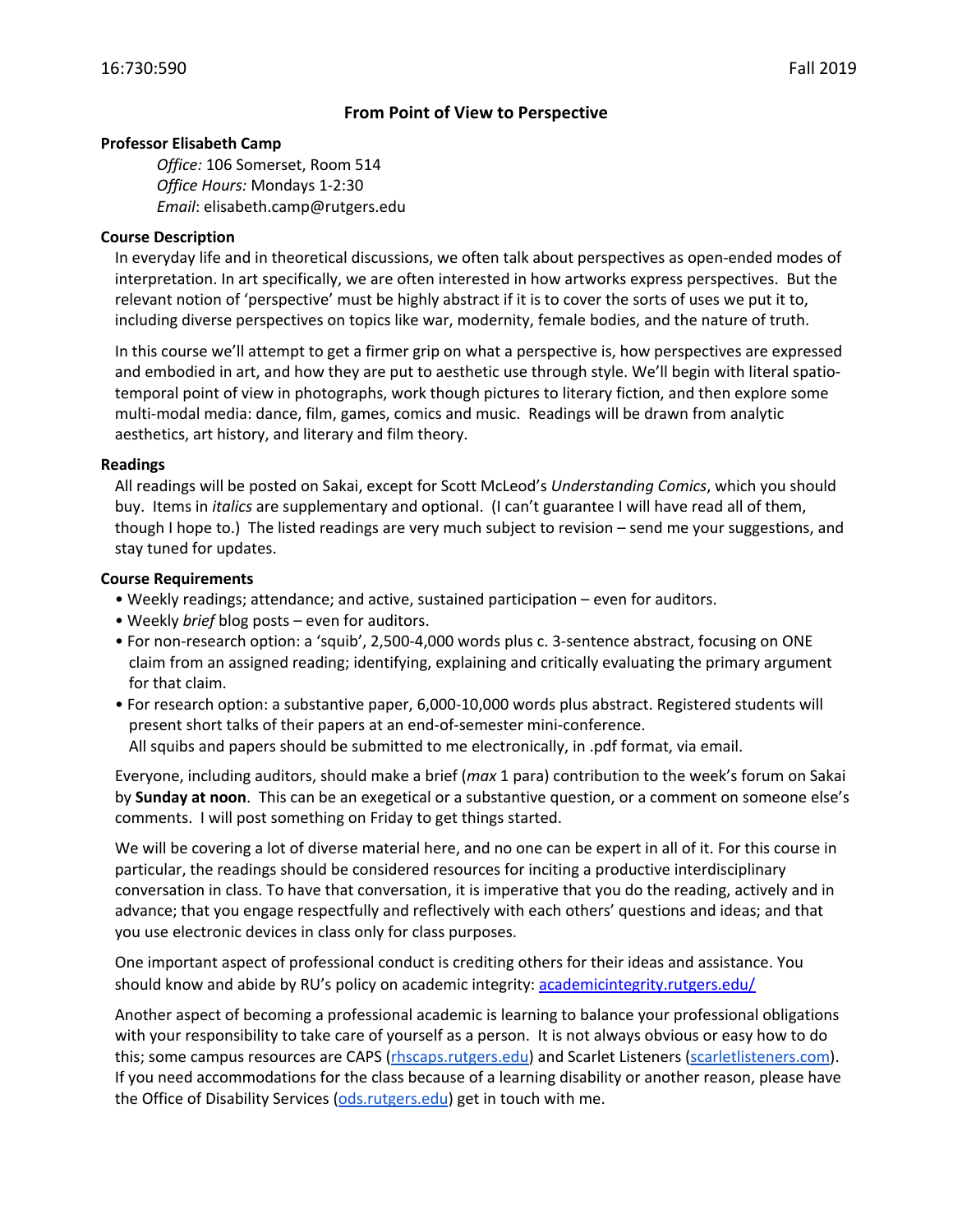# **Schedule of Topics and Readings**

## **M 9/9 Varieties of Meaning: Semantics and Pragmatics; Iconic and Discursive Representation** *Paul Grice: "Meaning," "Logic and Conversation" John Haugeland, "Representational Genera"*

### **M 9/16 Expression and Perspective**

Jenefer Robinson: "Expression and Expressiveness" Elisabeth Camp: "Perspectival Aptness, Agency and Amelioration" (draft)

*Louis Mink: "History and Fiction as Modes of Comprehension" Peter Strawson: "Imagination and Perception" Elisabeth Camp: "Perspectives and Frames in Pursuit of Ultimate Understanding" "Imaginative Frames in Scientific Inquiry" Richard Wollheim: "Correspondence, Projective Properties and Expression in the Arts"*

*Paul Noordhof: "Expressive Perception as Projective Imagining" Mitchell Green: "Expressing, Showing and Representing"*

### **M 9/23 Photography**

Errol Morris: "Which Came First, the Chicken or the Egg?" Dominic McIver Lopes: "The Aesthetics of Photographic Transparency"

*Kendall Walton: "Transparent Pictures: On the Nature of Photographic Realism" Zeynep Devrim Gürsel: "A Picture of Health: The Search for a Genre to Visualize Care in Late Ottoman Istanbul" Susan Sontag: "The Heroism of Vision"*

#### **M 9/30 Pictures**

Gabriel Greenberg: "The Geometry of Pictorial Representation," esp. §§1-4 Joel Snyder: "Picturing Vision"

*John Willats: "Projection Systems" Margaret Hagen: "Station Point Options" David Wooton: "The Mathematization of the World", esp. §§1-4 E. J. Green and Susanna Schellenberg: "Spatial Perception: The Perspectival Aspect of Perception" Ernst Gombrich: "Illusion and Art" Gregory Currie: "Pictures and Their Surfaces" Dominic McIver Lopes: "Pictures, Styles, and Purposes"* 

## **M 10/7 Portraits and Portrayal**

Michel Foucault: "Las Meninas" Anne Hollander: "Mirrors"

*Michael Baxendall: "The Period Eye" Svetlana Alpers:* The Art of Describing*, ch. 2 & 3 Kendall Walton: "Points of View in Narrative and Depictive Representation" Bence Nanay: "Narrative Pictures" Catharine Abell: "Pictorial Implicature"*

## **M 10/14 Pictorial Metaphor**

Charles Forceville: "Pictorial metaphor in advertisements and billboards" Richard Wollheim: "Painting, Metaphor, and the Body"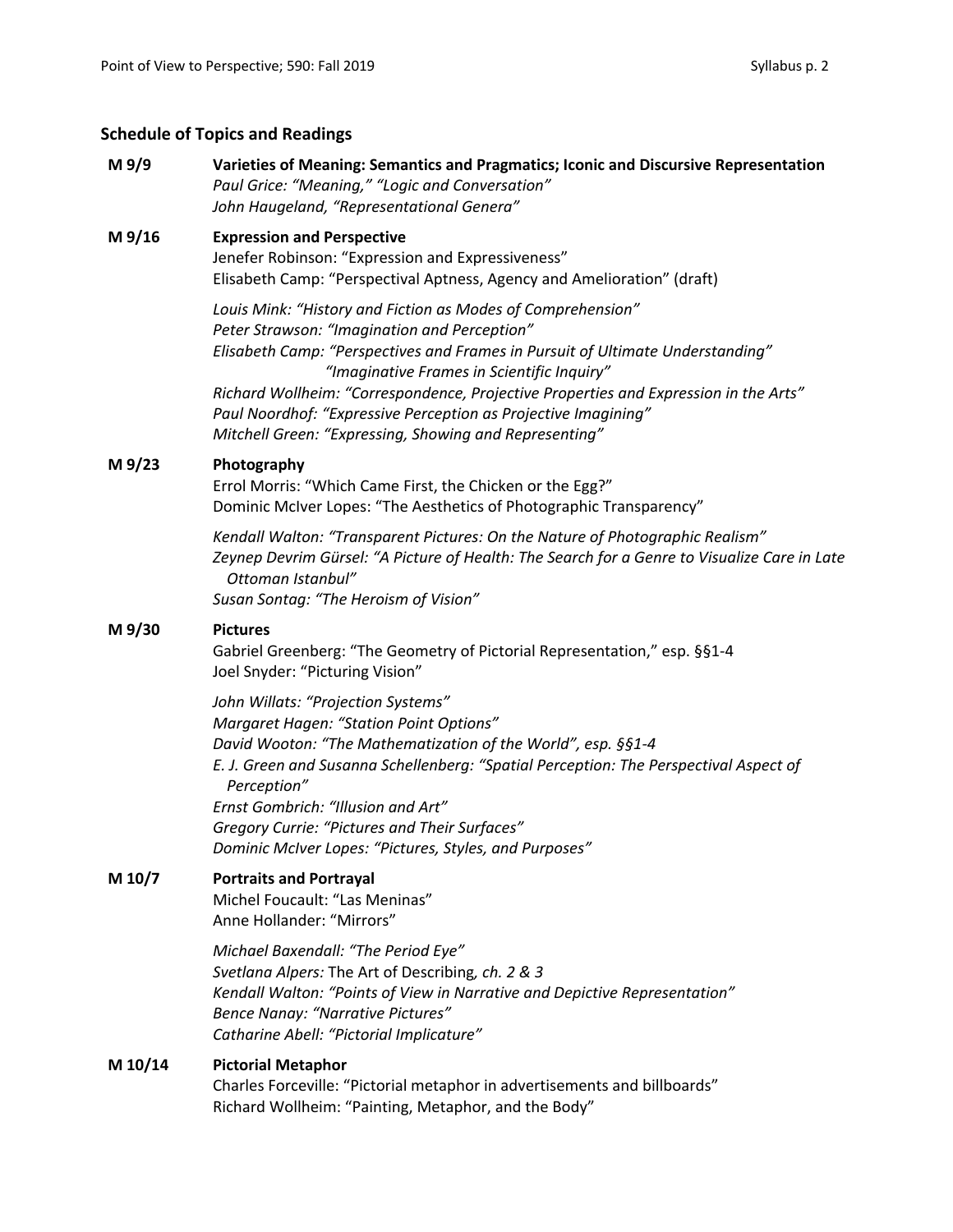*Noël Carroll: "Visual metaphor" Gregory Currie: "The Irony in Pictures"* 

### M 10/21 **Narrative in Fiction**

Elisabeth Camp: "Perspectives in Imaginative Engagement with Fiction" Gregory Currie: "Narration, Imitation and Point of View"

*Peter Goldie: "Narrative, Emotion, and Perspective" Shen-yi Liao: "Imaginative Resistance, Narrative Engagement, Genre" Gregory Currie:* Narratives and Narrators, *chs. 5 & 7 Richard Moran: "The Expression of Feeling in Imagination" Martha Nussbaum: "'Finely Aware and Richly Responsible': Literature and the Moral Imagination" David Velleman: "Narrative Explanation"*

# M 10/28 **Poetic Style**

Jenefer Robinson: "Style and Personality in the Literary Work" *Cleanth Brooks: "The Heresy of Paraphrase"* 

*Richard Wollheim: "Pictorial Style: Two Views" Nick Riggle: "Personal Style and Artistic Style" Peter Lamarque: "Poetry and Abstract Thought" Nevin Mayer: "The Evocation of Perspective Diagrams in Wallace Stevens's 'To an Old Philosopher in Rome'" Wallace Stevens: "To an Old Philosopher in Rome," "The Snow Man," "13 Ways of Looking at a Blackbird," "The Man at the Dump"*

## **M 11/4 Dance**

Henrietta Bannerman: "Visible Symbols: Dance and Its Modes of Representation" Einav Katan-Schmid: "Dancing Metaphors"

*Richard Shusterman: "Somatic Style" Aili Bresnahan: "Perceiving Live Improvisation in the Performing Arts" Noël Carroll: "Expression, Music and Dance" Michele Merritt: "Thinking-Is-Moving: Dance, Agency, and a Radically Enactive Mind" David Carr: "Meaning in Dance"* 

**Optional**: Lunch with Sondra Horton Fraleigh, **1 PM**

## **M 11/11 Documentary Film** (guest participant: Zeynep Devrim Gürsel) Bill Nichols: "The Voice of Documentary" Gregory Currie: "Visible traces: Documentary and the Content of Photographs"

*Patricia Aufderheide:* Documentary Film: A Very Short Introduction *Murray Smith: "Double Trouble: On Film, Fiction, and Narrative"* NYT Op-Docs: *Errol Morris: "El Wingador," "The Umbrella Man"*

## **M 11/18 Fiction Film**

Murray Smith: "Experience and Explanation in the Cinema" Robert Hopkins: "Sculpting in Time: Temporally Inflected Experience in Cinema"

*Tim Smith et al: "A Window on Reality: Perceiving Edited Moving Images" Gregory Currie:* "*Visually Attending to Fictional Things*" *Robert Hopkins: "Moving because Pictures? Illusion and the Emotional Power of Film"*